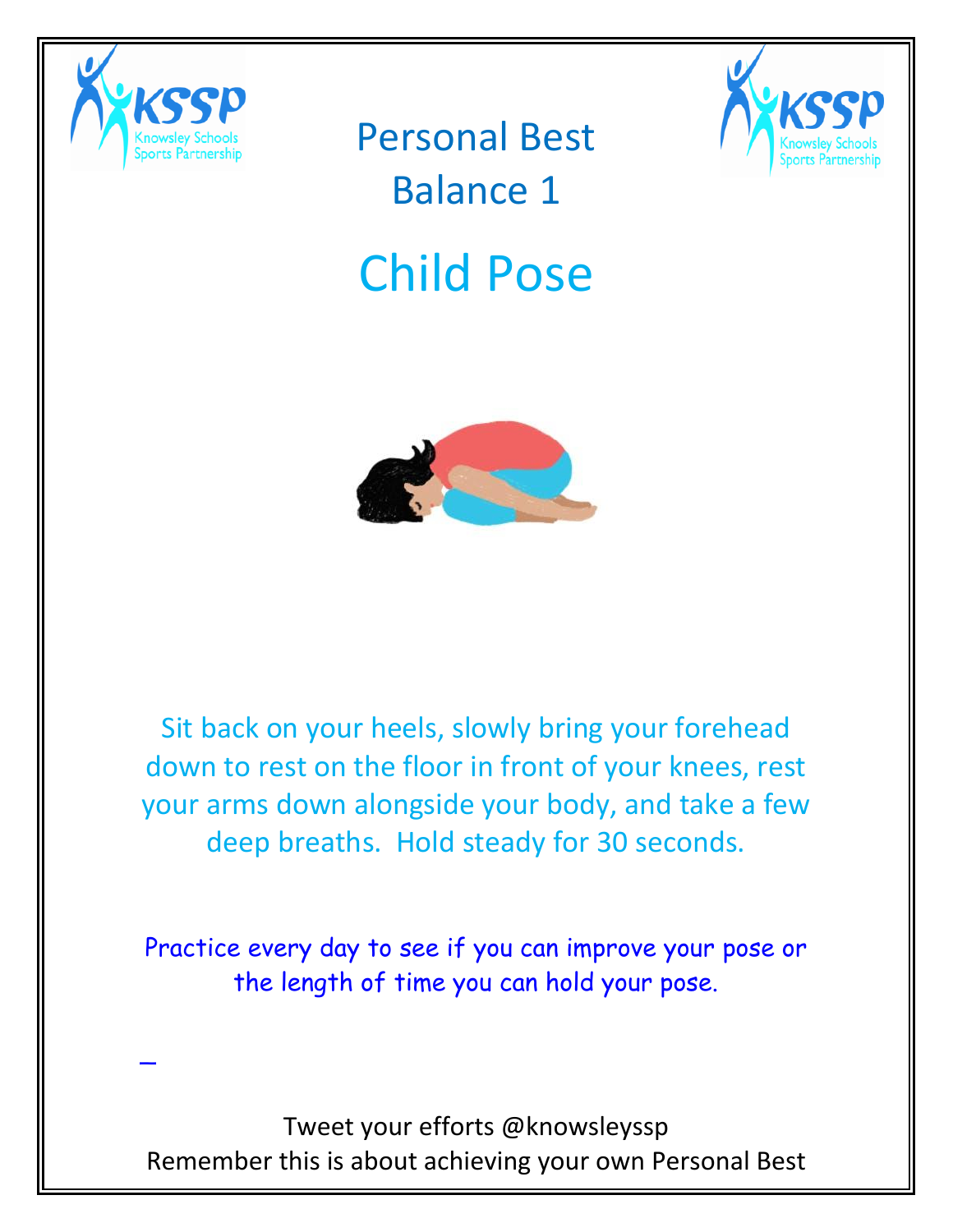



# Frog Pose



Come down to a squat with your knees apart and your arms resting between your knees. Press your hands together. Hold like a frog for 30 seconds.

Practice every day to see if you can improve your pose or the length of time you can hold your pose.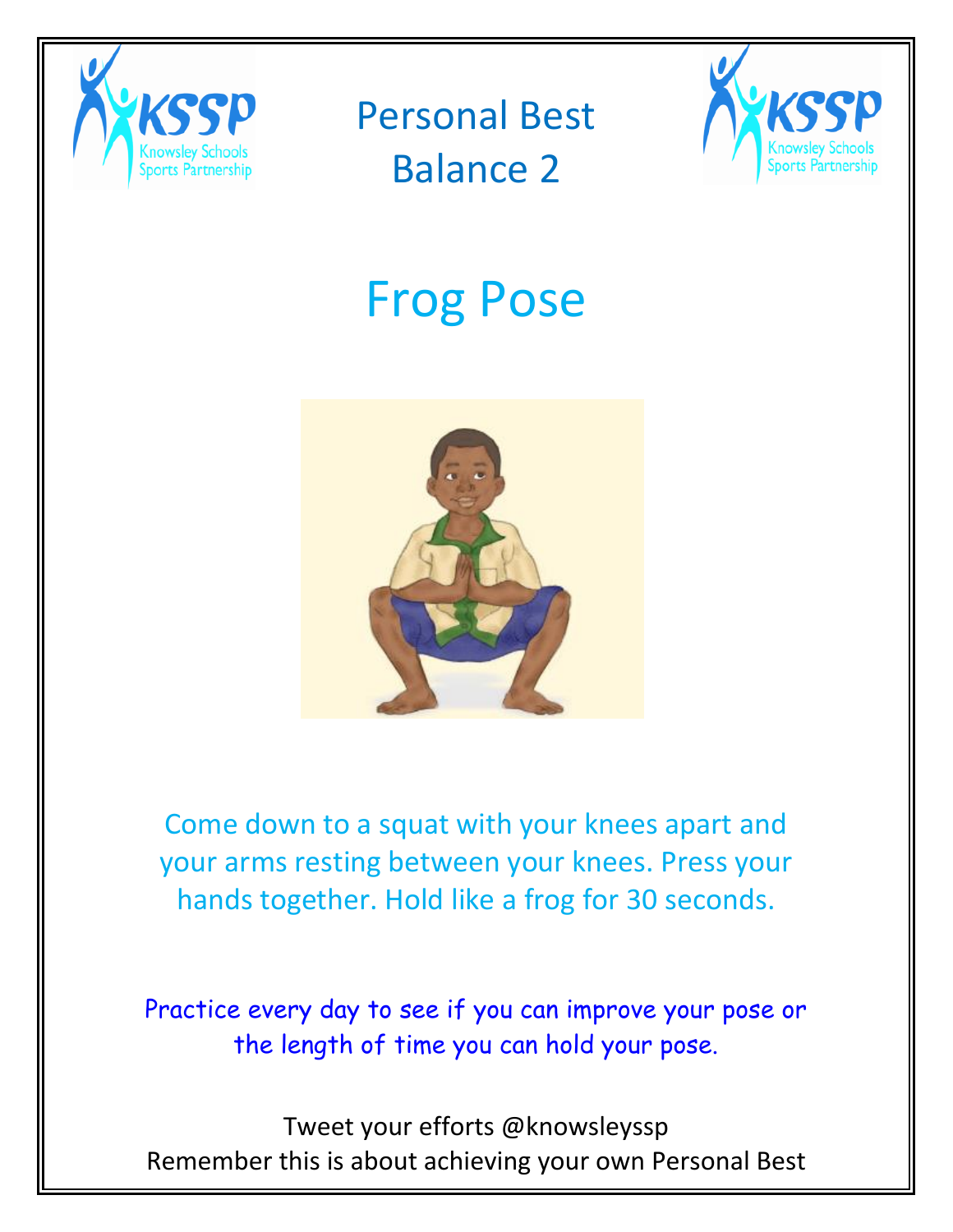

### Personal Best

### Balance 3



### Rock and Roll Pose



Lie on your back, then place hands on knees at chest, next lift your head and rock on your back. Forwards and backwards for 30 seconds

Practice every day to see if you can improve your pose or the length of time you can hold your pose.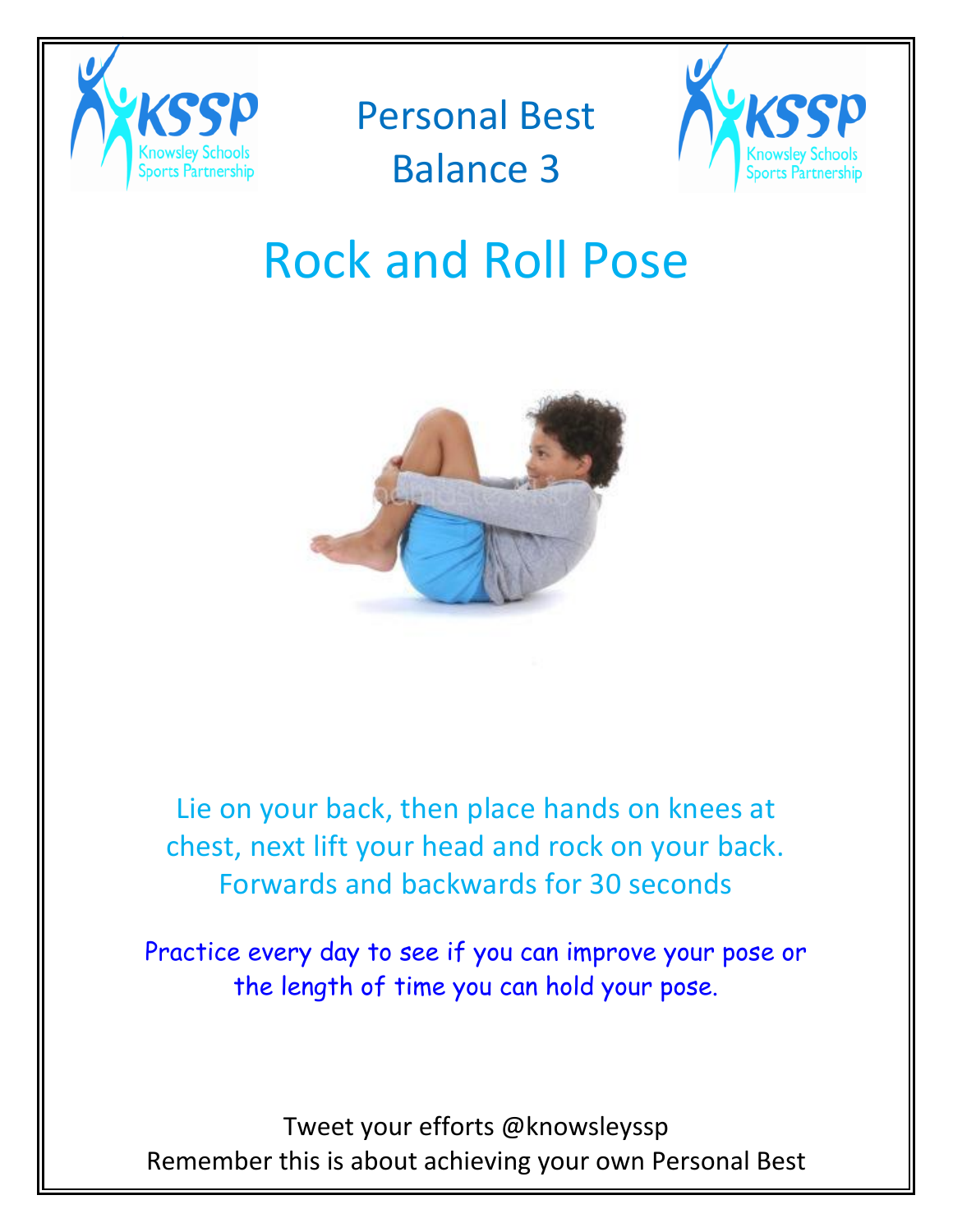



### Tortoise Pose



Sit on your bottom with your knees bent and your feet flat on the floor. Then take your feet out wide and be sure you are sitting with a tall, straight spine. Slide your arms under your knees and place your hands flat on the floor outside your legs. Bend forward, keeping your back and neck straight. Hold for 30 seconds.

Practice every day to see if you can improve your pose or the length of time you can hold your pose.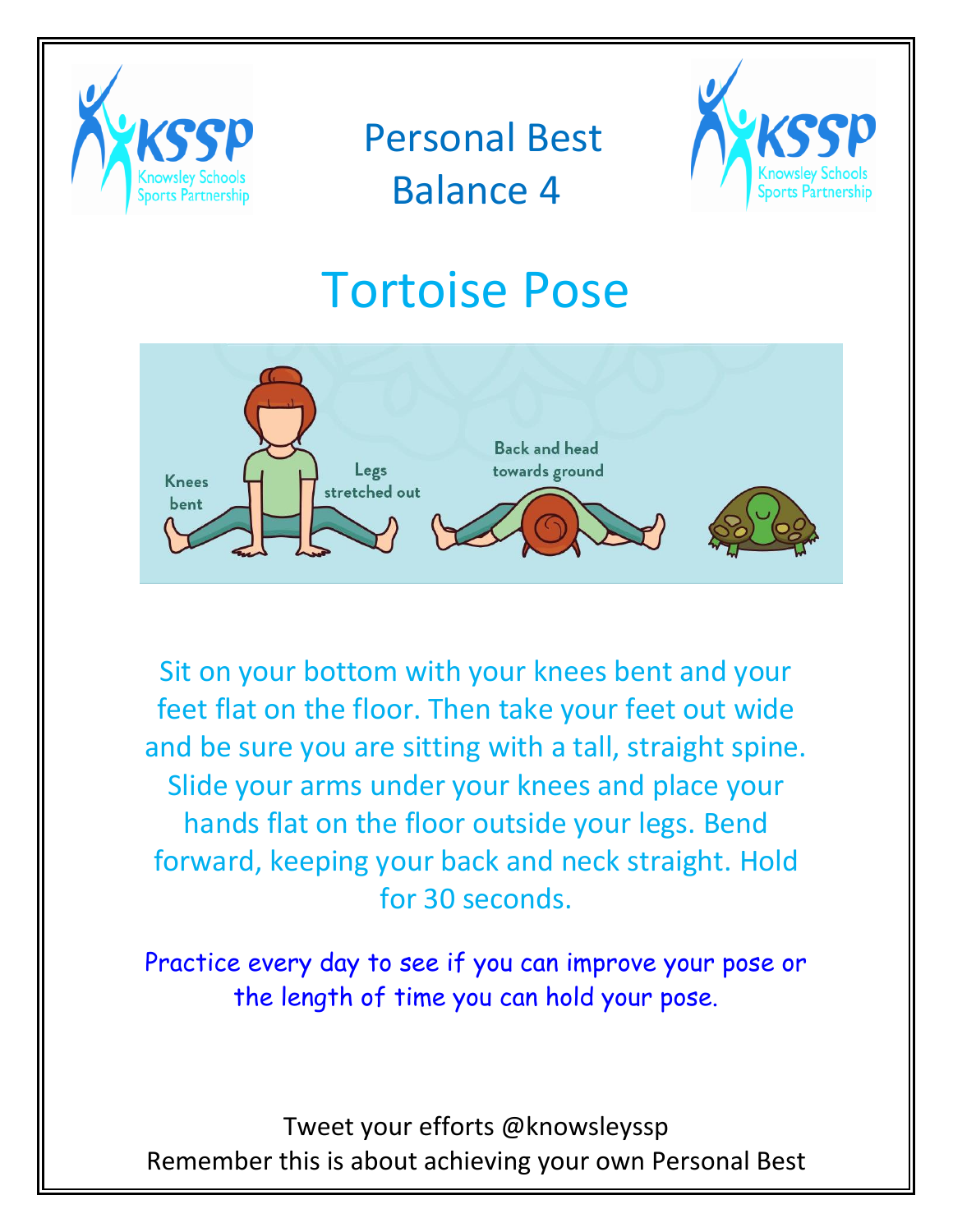



# Crab Pose



Sit with your palms flat behind you and the soles of your feet flat in front of you. Lift your bottom to create a table. Hold for 30 seconds.

Practice every day to see if you can improve your pose or the length of time you can hold your pose.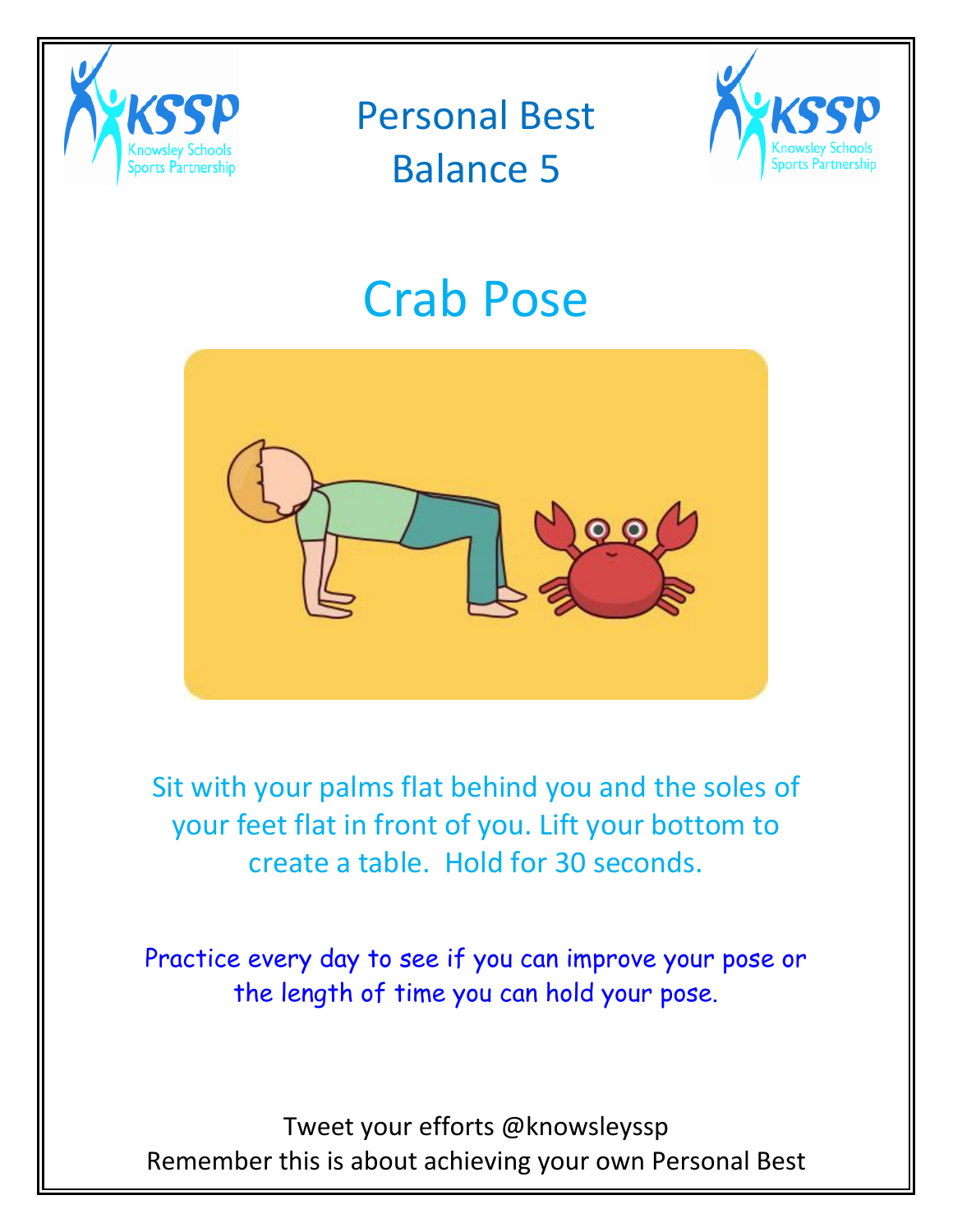



# Shark Pose



Sit back on your heels, slowly bring your forehead down to rest on the floor in front of your knees, bring your arms back pointing your hands in the air like a shark fin. Take a few deep breaths and hold steady for 30 seconds.

Practice every day to see if you can improve your pose or the length of time you can hold your pose.